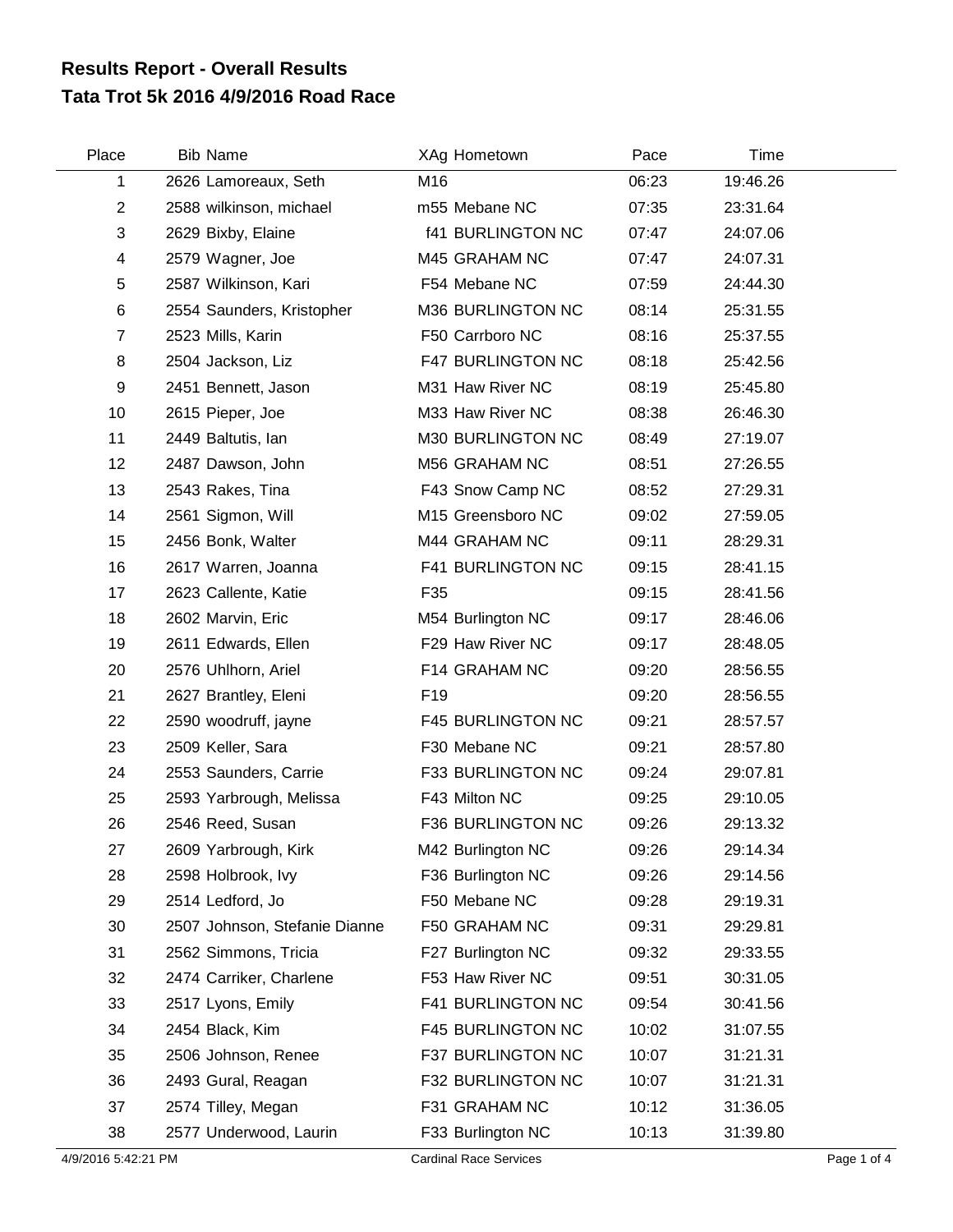| Place | <b>Bib Name</b>               | XAg Hometown            | Pace  | Time     |  |
|-------|-------------------------------|-------------------------|-------|----------|--|
| 39    | 2573 Thorpe, Aaron            | F36 Gibsonville NC      | 10:13 | 31:39.81 |  |
| 40    | 2581 Watkins, Hardin          | M49 BURLINGTON NC       | 10:20 | 32:01.80 |  |
| 41    | 2551 Rosencrans, Pam          | F37 BURLINGTON NC       | 10:23 | 32:11.55 |  |
| 42    | 2569 Sutton, Shannon          | F35 Burlington NC       | 10:31 | 32:35.81 |  |
| 43    | 2457 Bourne, Linda            | F52 Carrboro NC         | 10:43 | 33:14.31 |  |
| 44    | 2600 Kimble, Raymond          | M47                     | 10:50 | 33:34.81 |  |
| 45    | 2572 Thompson, Elnora         | F68 Cherokee NC         | 11:05 | 34:21.56 |  |
| 46    | 2552 Rosencrans, Rylen        | <b>F4 BURLINGTON NC</b> | 11:13 | 34:44.87 |  |
| 47    | 2613 Gumbrecht, Carrie        | F58 BURLINGTON NC       | 11:16 | 34:57.06 |  |
| 48    | 2475 Carroll, Donna           | F60 Gibsonville NC      | 11:22 | 35:13.05 |  |
| 49    | 2460 Bowling, Deana           | F53 Elon NC             | 11:26 | 35:26.05 |  |
| 50    | 2459 Bowling, Bob             | M48 ELON NC             | 11:26 | 35:26.32 |  |
| 51    | 2515 Legge, Jenny             | F36 BURLINGTON NC       | 11:29 | 35:36.31 |  |
| 52    | 2538 Pierce, Courtenay        | F37 Mebane NC           | 11:42 | 36:15.06 |  |
| 53    | 2519 Martin, Kenny            | M50 GRAHAM NC           | 11:42 | 36:16.55 |  |
| 54    | 2610 Barber, Jennifer         | F39 BURLINGTON NC       | 11:44 | 36:22.55 |  |
| 55    | 2527 Morton, Denise           | F62 BURLINGTON NC       | 11:47 | 36:32.30 |  |
| 56    | 2631 Morrissette, Valerie     | F49                     | 11:48 | 36:34.55 |  |
| 57    | 2480 Coggins, Taylor          | F27 Winston-Salem NC    | 11:53 | 36:51.55 |  |
| 58    | 2567 Starman, Nicholas        | M33 Hampstead NC        | 11:54 | 36:54.55 |  |
| 59    | 2575 Turnrer, Susan           | F52 Gibsonville NC      | 11:55 | 36:56.30 |  |
| 60    | 2503 Jackson, Blythe          | F25 Mebane NC           | 12:04 | 37:24.30 |  |
| 61    | 2555 Seiler, Lori             | F52 Alamance NC         | 12:07 | 37:32.80 |  |
| 62    | 2524 Mondie, Belinda          | F53 Haw River NC        | 12:21 | 38:16.30 |  |
| 63    | 2518 Mabry, Tyamica           | F34 Mebane NC           | 12:21 | 38:16.80 |  |
| 64    | 2540 Porterfield, Christopher | M31 GRAHAM NC           | 12:26 | 38:32.80 |  |
| 65    | 2536 Pettie, Jennifer         | F47 Burlington NC       | 12:48 | 39:41.30 |  |
| 66    | 2545 RAVA, BETH               | F46 GRAHAM NC           | 12:51 | 39:48.56 |  |
| 67    | 2482 Crawford, Felicia        | F32 Haw River NC        | 12:51 | 39:49.05 |  |
| 68    | 2566 Starman, Crissy          | F30 Hampstead NC        | 13:08 | 40:41.99 |  |
| 69    | 2582 Welch, Holly             | F17 Mebane NC           | 13:09 | 40:44.80 |  |
| 70    | 2624 Davis, Gina              | F40                     | 13:11 | 40:51.80 |  |
| 71    | 2481 Cook, Emma               | F28 Greensboro NC       | 13:16 | 41:08.55 |  |
| 72    | 2616 Warren, Haidyn           | F13 BURLINGTON NC       | 13:19 | 41:16.06 |  |
| 73    | 2618 Warren, Riley            | M9 BURLINGTON NC        | 13:19 | 41:17.80 |  |
| 74    | 2599 Holley, Pam              | F41 Sanford NC          | 13:26 | 41:38.06 |  |
| 75    | 2520 McDonald, Lorie          | F54 Burlington NC       | 13:26 | 41:38.30 |  |
| 76    | 2472 Byrne, Lisa              | F46 Snow Camp NC        | 13:34 | 42:03.31 |  |
| 77    | 2608 Yarborough, Joyce        | F54 Roxboro NC          | 13:40 | 42:22.30 |  |
| 78    | 2468 Brown, Ragen             | F31 Liberty NC          | 13:48 | 42:46.49 |  |
| 79    | 2625 Moody, Melissa           | F48                     | 13:53 | 43:02.92 |  |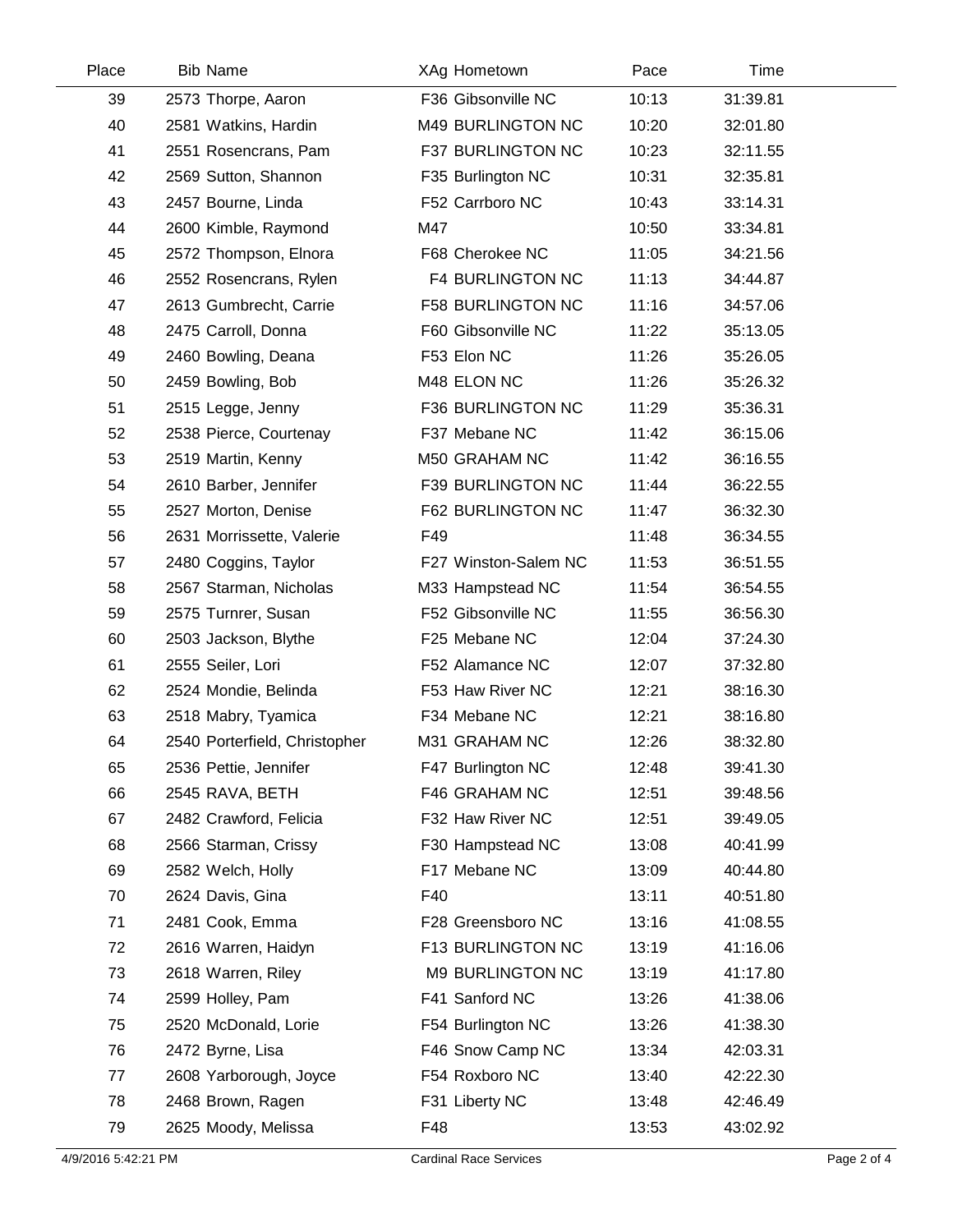| Place | <b>Bib Name</b>           | XAg Hometown             | Pace  | Time     |  |
|-------|---------------------------|--------------------------|-------|----------|--|
| 80    | 2548 Riley, Dawn          | F27 Haw River NC         | 14:02 | 43:30.55 |  |
| 81    | 2565 Snyder, Erin         | F35 GRAHAM NC            | 14:04 | 43:35.30 |  |
| 82    | 2462 brannock, jennifer   | F30 Gibsonville NC       | 14:06 | 43:41.69 |  |
| 83    | 2628 Brantley, Saige      | F <sub>19</sub>          | 14:18 | 44:19.31 |  |
| 84    | 2591 Wrenn, Allison       | F11 Elon NC              | 14:23 | 44:36.31 |  |
| 85    | 2592 Wrenn, Tina          | F41 Elon NC              | 14:23 | 44:36.81 |  |
| 86    | 2556 Shaw, Stephanie      | F43 Mebane NC            | 14:25 | 44:40.82 |  |
| 87    | 2557 Shaw, Troy           | M47 Mebane NC            | 14:26 | 44:43.05 |  |
| 88    | 2542 Pulliam, Wendy       | F44 Mebane NC            | 14:27 | 44:47.30 |  |
| 89    | 2541 Pryor, Meredith      | F27 GRAHAM NC            | 14:29 | 44:53.21 |  |
| 90    | 2532 O'Neal, Danny        | M48 Mebane NC            | 14:29 | 44:54.57 |  |
| 91    | 2530 O'Neal, Amy          | F48 Mebane NC            | 14:30 | 44:55.56 |  |
| 92    | 2443 Adams, Deborah       | <b>F52 BURLINGTON NC</b> | 14:30 | 44:58.33 |  |
| 93    | 2499 Harris, Pam          | F51 Gibsonville NC       | 14:31 | 44:58.81 |  |
| 94    | 2585 Wilkins, Grayce      | M11 BURLINGTON NC        | 14:35 | 45:11.55 |  |
| 95    | 2563 Sklennik, Erika      | F34 Gibsonville NC       | 14:36 | 45:14.06 |  |
| 96    | 2483 Currie, Amber        | F25 BURLINGTON NC        | 14:36 | 45:15.06 |  |
| 97    | 2586 Wilkins, Stacey      | F36 BURLINGTON NC        | 14:36 | 45:16.81 |  |
| 98    | 2479 Christiansen, Catey  | F39 Saxapahaw NC         | 14:40 | 45:28.56 |  |
| 99    | 2580 Warren, Linda        | F55 Burlington NC        | 14:44 | 45:40.81 |  |
| 100   | 2571 Thomas, Lisa         | F56 Elon NC              | 14:50 | 45:57.80 |  |
| 101   | 2458 Bowes, Sandra        | F53 Haw River NC         | 14:59 | 46:27.30 |  |
| 102   | 2505 Jefferies, Sherri    | <b>F48 BURLINGTON NC</b> | 15:25 | 47:46.32 |  |
| 103   | 2510 Kelly, Kristi        | <b>F45 BURLINGTON NC</b> | 15:25 | 47:46.32 |  |
| 104   | 2444 Akers, Lisha         | F52 BURLINGTON NC        | 15:25 | 47:46.80 |  |
| 105   | 2465 Brown, Bobby         | M44 BURLINGTON NC        | 15:25 | 47:47.49 |  |
| 106   | 2508 Johnson, Will        | M32 GRAHAM NC            | 15:37 | 48:24.05 |  |
| 107   | 2489 Dye, Christi         | F42 GRAHAM NC            | 15:38 | 48:26.48 |  |
| 108   | 2496 haley, susan         | F45 GRAHAM NC            | 15:54 | 49:16.31 |  |
| 109   | 2597 Graden, Barb         | F56 Haw River NC         | 15:59 | 49:32.80 |  |
| 110   | 2500 Herron, Annaleigh    | F26 BURLINGTON NC        | 16:16 | 50:27.05 |  |
| 111   | 2607 Winebarger, Danielle | F25 Mebane NC            | 16:23 | 50:45.90 |  |
| 112   | 2619 Weaks, Hannah        | F22 Greensboro NC        | 16:23 | 50:46.06 |  |
| 113   | 2622 Fuller, Ali          | F22                      | 16:23 | 50:47.55 |  |
| 114   | 2594 Berry, Christian     | F32 BURLINGTON NC        | 16:24 | 50:51.31 |  |
| 115   | 2478 Christian, Ashley    | F30 Burlington NC        | 16:31 | 51:10.56 |  |
| 116   | 2549 Robbins, Melissa     | F37 BURLINGTON NC        | 16:31 | 51:11.08 |  |
| 117   | 2620 Strader, Meagan      | F <sub>24</sub>          | 16:31 | 51:12.08 |  |
| 118   | 2596 Crutchfield, Sierra  | F22 Snow Camp NC         | 16:31 | 51:12.31 |  |
| 119   | 2614 Norris, Tina         | F56 GRAHAM NC            | 16:43 | 51:48.31 |  |
| 120   | 2547 Rigsbee, Bonnie      | F60 Burlington NC        | 16:43 | 51:48.57 |  |